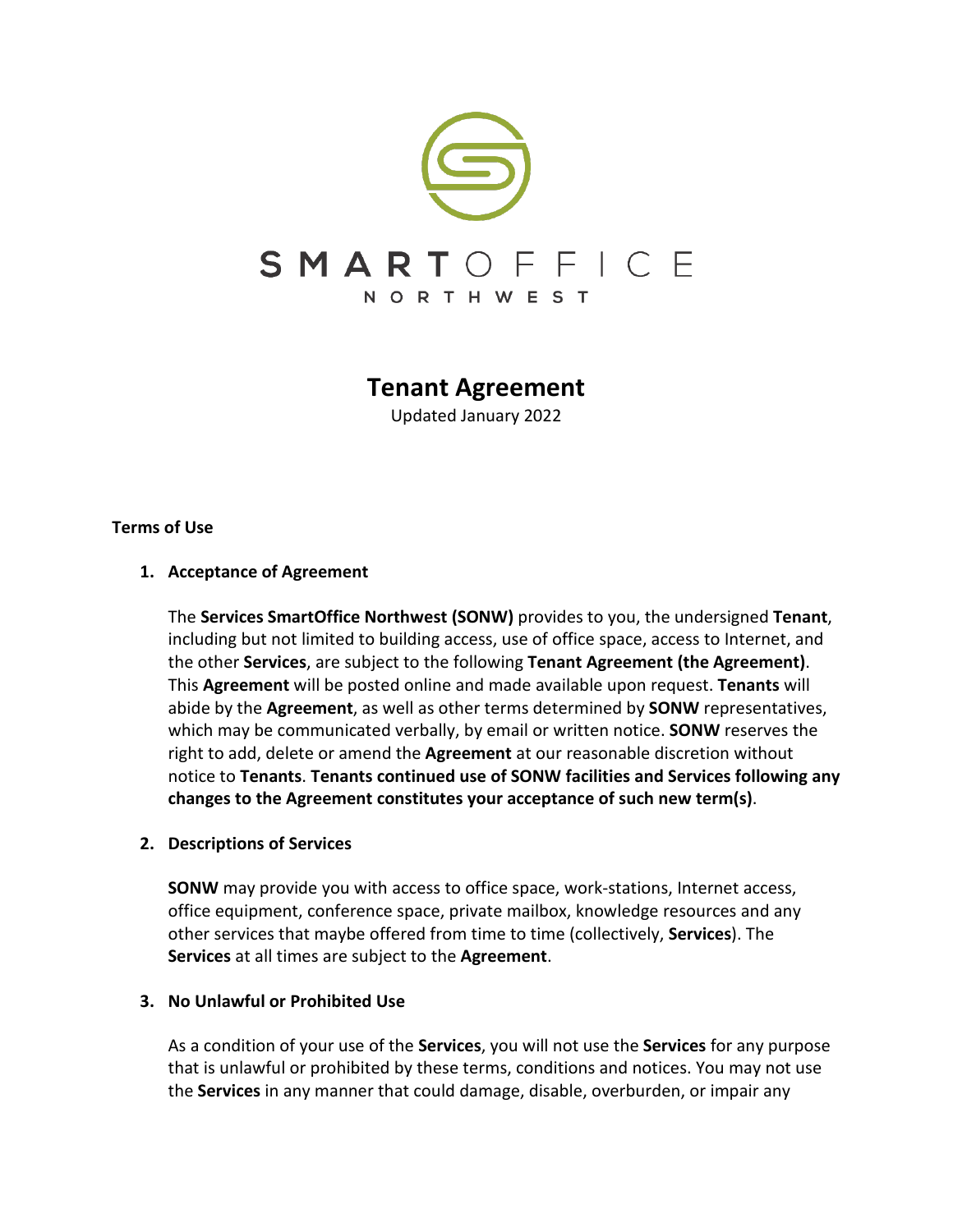**SONW** systems, or the network(s) connected to any **SONW** server, or interfere with any other party's use and enjoyment of any **Services**. You may not attempt to gain unauthorized access to any **Services**, or accounts, computer systems or networks connected to any **SONW** server or to any of the **Services**, through hacking, password mining or any other means. You may not obtain or attempt to obtain any materials or information through any means not intentionally made available through the **Services**. You hereby represent and warrant that you have all requisite legal power and authority to enter into and abide by the terms and conditions of this **Agreement** and no further authorization or approval is necessary. You further represent and warrant that your participation or use of the **Services** will not conflict with, or result in, any breach of any license, contract, agreement or other instrument or obligation to which you are a party.

## **4. Comply with House Rules**

You agree that when participating in or using the **Services**, you will not:

- a. Use the **Services** in connection with pyramid schemes, chain letters, junk email, spamming or any duplicative or unsolicited message (commercial or otherwise);
- b. Defame, abuse, harass, stalk, threaten or otherwise violate the legal rights (such as rights of privacy and publicity) of others;
- c. Publish, post, upload, distribute or disseminate any inappropriate, profane, defamatory, obscene, indecent or unlawful topic, name, material or information on or through **SONW Services**;
- d. Upload, or otherwise make available, files that contain images, photographs, software or other material protected by intellectual property laws, including, by way of example, and not limited to, copyright or trademark laws (or by rights of privacy or publicity) unless you own or control the rights thereto or have received all necessary consent to do the same;
- e. Use any material or information, including images or photographs, which are made available through the **Services** in any manner that infringes any copyright, trademark, patent, trade secret, or other proprietary right of any party;
- f. Upload files that contain viruses, Trojan Horses, worms, time bombs, cancelbots, corrupted files, or any other similar software or programs that may damage the operation of another's computer or property of another;
- g. Download any file(s) that you know, or reasonably should know, cannot be legally reproduced, displayed, performed, and/or distributed in such manner;
- h. Restrict or inhibit any other user from using and enjoying the **Services**;
- i. Violate any code of conduct of other guidelines which may be applicable for any particular **Service**;
- j. Harvest or otherwise collect information about others, including email addresses, without the authorization or consent of the disclosing party; and
- k. Violate any applicable laws or regulations;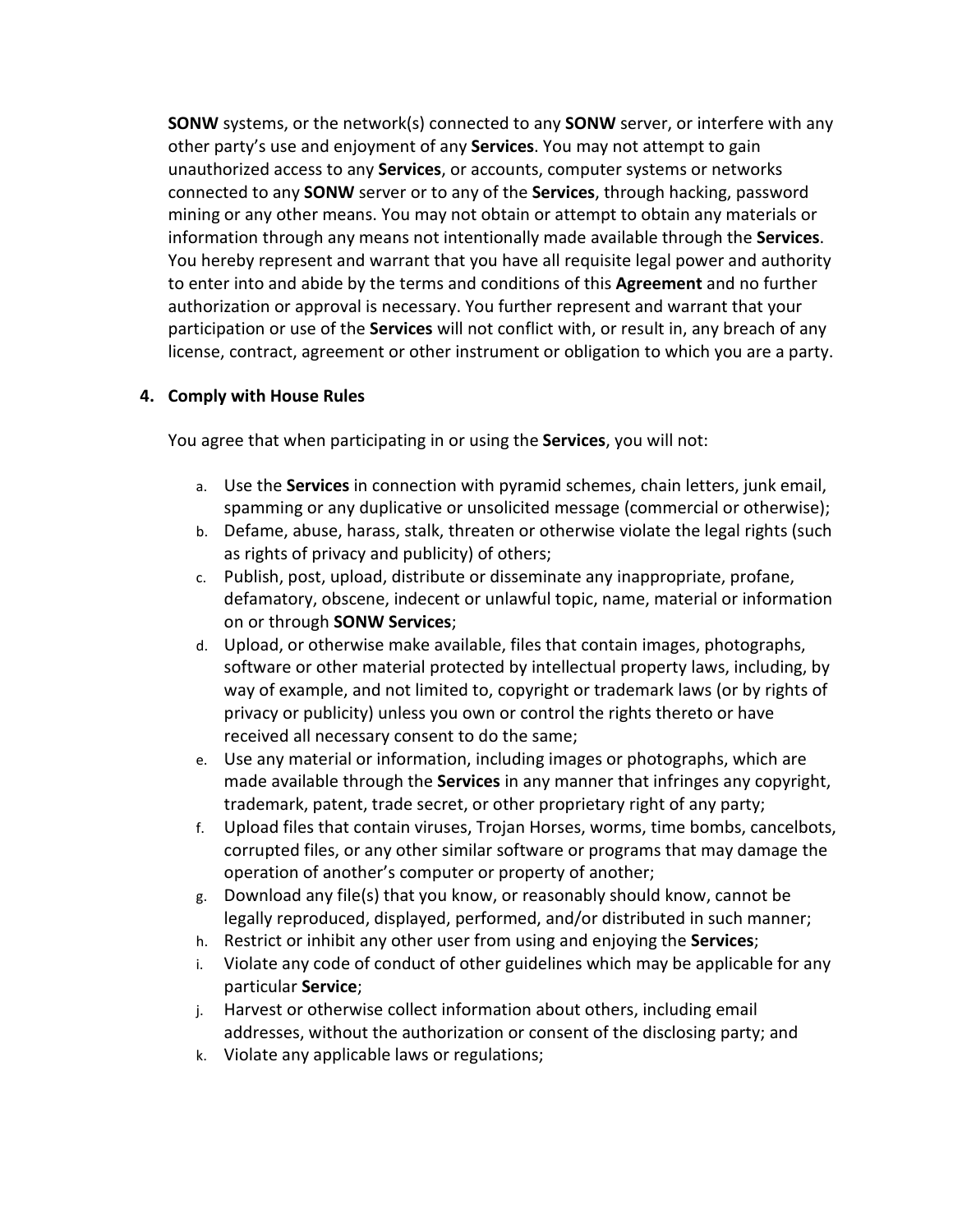## **5. Use of Services**

- a. Use of all **Services** is subject to availability. Office use is measured in whole days, and unused days can not be carried over to the following month.
- b. Dedicated Desk or Coworking users may be accompanied by a visitor during their use of office space. Additional visitors may incur additional charges. A visitor and/or guest are defined as a person who does not require access to internet services. If a visitor and/or guest would like internet services we will be happy to provide them for an additional fee;
- c. You must not install any furniture or office equipment, cabling, IT or telecom connections without our consent, which we may refuse at our absolute discretion;
- d. **Tenant** shall not assign, sublet, transfer, sell or encumber their Lease, or any interest therein;

## **6. Access and Security**

**Tenant** entry cards, mailbox keys, entry keys, and personal PIN numbers cannot be transferred, copied, assigned or used by others unless agreed upon by **SONW**. Entry cards and/or keys issued to you remain the property of **SONW** and must be surrendered upon request. If your entry card or keys are lost or stolen, new ones will be issued and we may charge a nominal fee to cover the cost of administration and fulfilment. If you are using the facility outside of normal working hours it is your responsibility to lock the facility when you leave.

## **7. Termination of Services**

**Tenant** leases can be cancelled at any time after the expiration of lease date. Tenant leases can be terminated by written notice, or manually in the Tenant Portal. Cancellations must be received at least 30 days before the end date of the agreed term. We reserve the right to limit or terminate memberships if we consider it to be noncompliant with any applicable terms or conditions of use.

## **8. Suspension of Services**

We may by notice suspend the provision of **Services** (including access to the facility) for reasons of political unrest, natural disaster, or other events beyond our reasonable control, in which event payment of the standard Member fee will also be suspended for the same period.

## **9. Payments**

Payments are due on the first of the month. Accepted forms of payments are checks, debit and credit cards. Automatic billing will be used unless agreed upon by **SONW**.